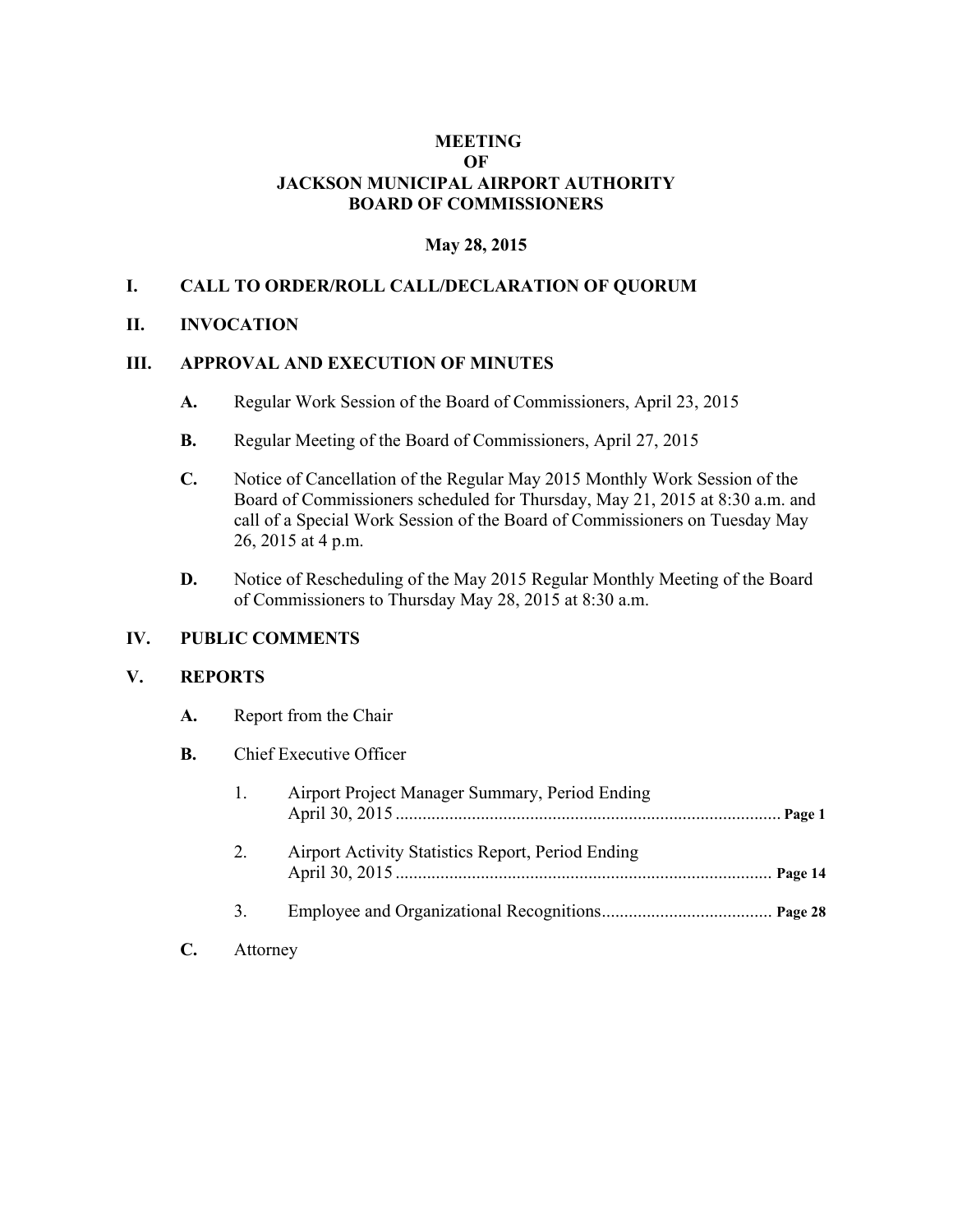# **VI. ACTION ITEMS**

# **A. Financial Matters**

|    | 1.               | Financial Reports for April 2015:                                                                                        |
|----|------------------|--------------------------------------------------------------------------------------------------------------------------|
|    |                  | (a)                                                                                                                      |
|    |                  | (b)                                                                                                                      |
|    |                  | (c)                                                                                                                      |
|    | 2.               | Early Issues                                                                                                             |
| B. |                  | <b>Service Agreements</b>                                                                                                |
|    | 1.               | JMAA Project No. 011-15 Landscaping Maintenance, JAN: Authorize                                                          |
|    | 2.               | Concessions Consultant, JAN: Authorize Agreement                                                                         |
|    | 3.               | Strategic Planning Consultant, JAN: Authorize Agreement                                                                  |
|    | $\overline{4}$ . | Check Endorser, JMAA: Authorize Agreement (Cummins-Allison                                                               |
|    | 5.               | JMAA Project No. 015-15, Ad Hoc Architectural Services, JAN:<br>Authorize Solicitation for Qualifications and Statements |
|    | 6.               | JMAA Project No. 015-16, Ad Hoc Engineering Services, JAN:<br>Authorize Solicitation for Qualifications and Statements   |

# **C. Construction Project**

| JMAA Project No. 008-12-B, Runway 11/29 Assessment and          |  |
|-----------------------------------------------------------------|--|
| Rehabilitation, HKS: Authorize Amendment to Agreement (Aviation |  |
|                                                                 |  |